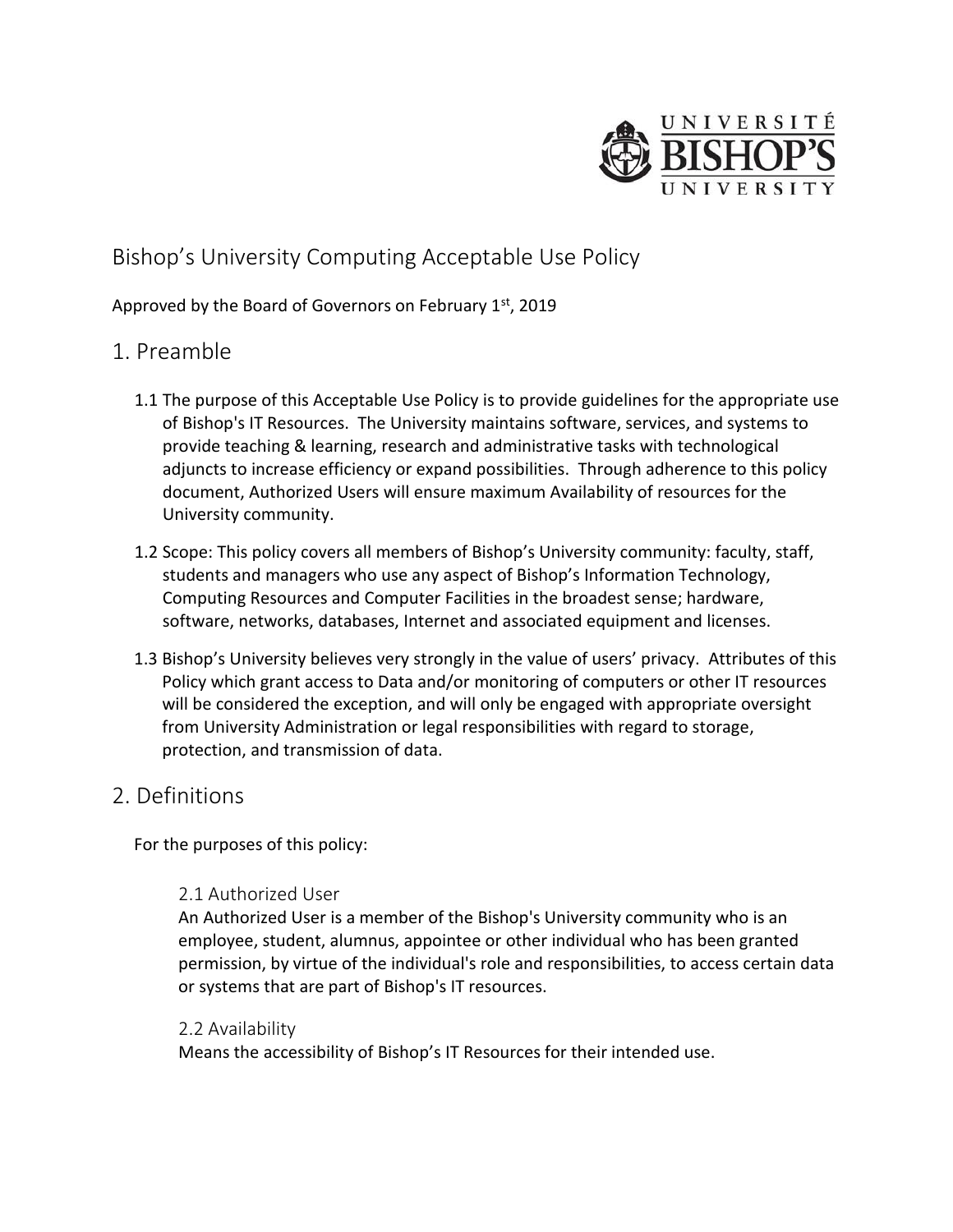#### 2.3 Bishop's IT Resources

Refers to all Data, software, hardware, communications systems, storage systems, networks, and devices connected to or making use of the University Network, and being owned and/or managed by the University.

#### 2.4 Confidential

Means that Credentials and/or Data are never revealed to unauthorized individuals or systems.

#### 2.5 Credentials

Credentials refers to the combination of usernames, passwords, PINs and other forms of private information which, when combined, provide access to systems, sites, and services at or hosted-by the University.

#### 2.6 Data

Data means information stored in or transmitted through Bishop's IT Resources, including documents, files, databases, emails, voice, and video.

#### 2.7 Integrity

Integrity refers to the guarantee that data stored-in or transmitted-through Bishop's IT Resources has remained protected and unaltered by unintended means.

#### 2.8 ITS

The Information Technology Services department at Bishop's University.

#### 2.9 Security

Security means the protection of Data and systems from breaches to or of Availability, Confidentiality or Integrity of Bishop's IT Resources.

#### 2.10 System Administrator

An individual responsible for the operation of systems and services offered by ITS to provide the Bishop's IT Resources and ensure their proper, effective delivery.

#### 2.11 University

Refers to Bishop's University including the main and any and all satellite campuses.

#### 2.12 University Email Address

Refers to the email address assigned to the individual (generally having the form [flastnameXX@ubishops.ca](mailto:flastnameXX@ubishops.ca) where f is the first initial of the first name, lastname is the first seven characters of the last name and XX is, in the case of students, the year in which they registered) and not any generic and/or departmental addresses which the user may access as part of their job.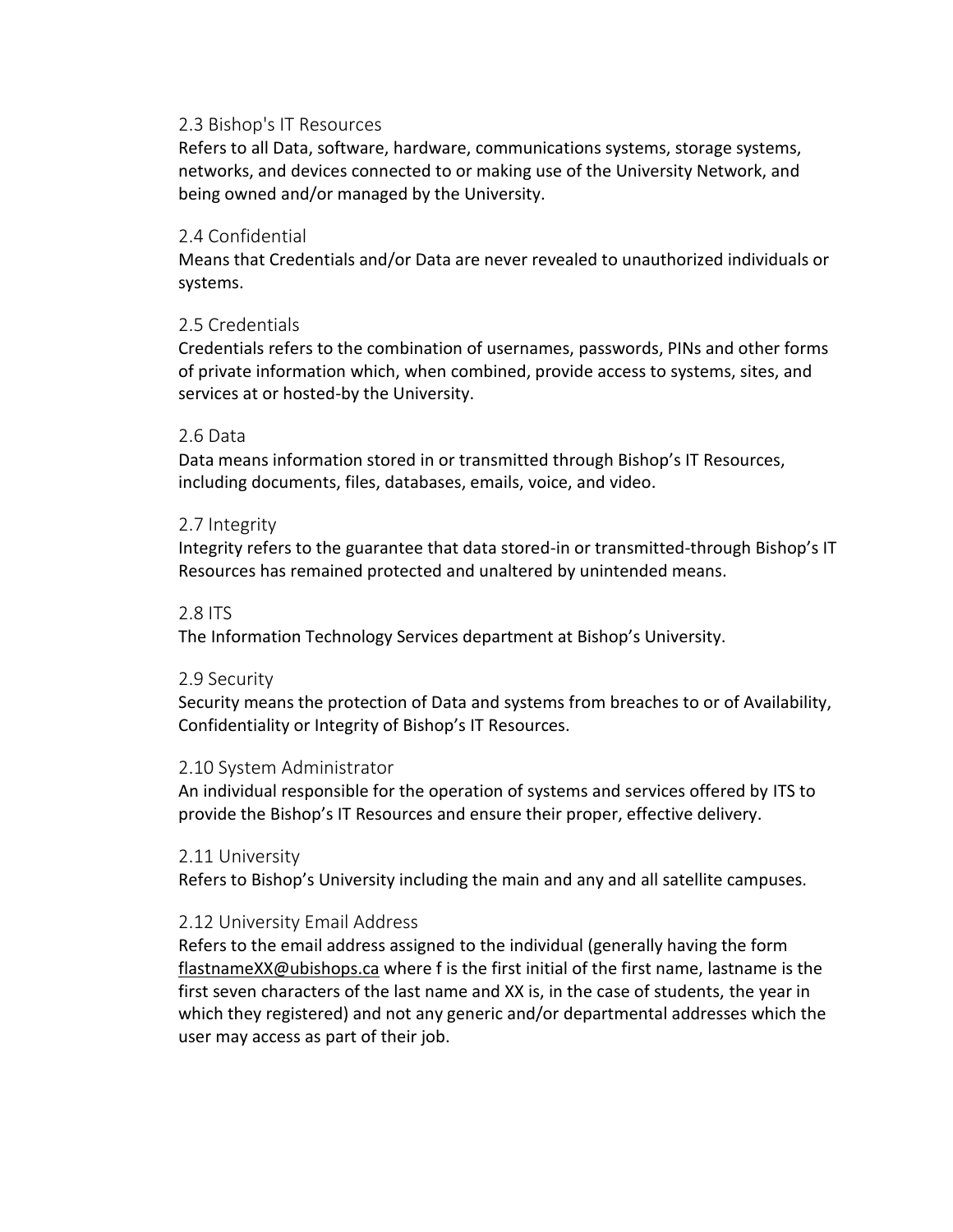#### 2.13 University Network

Means the wired and wireless network used for Data, voice, and video services operated by ITS.

### 3. Principles

#### 3.1 Purpose of Use

Bishop's IT Resources exist to support the teaching & learning, research and administrative work of the University. Commercial activities (including but not limited to, selling for personal gain and advertising) are prohibited without express permission of the University. Activities involving the transfer or storage of illegal information are not permitted.

#### 3.2 Who can Use

Authorized Users are permitted to use Bishop's IT Resources that are made available to them in their role. It is implied that in use, Authorized Users will take reasonable steps to ensure the Availability and Security of those resources. This will include, but is not limited to:

3.2.1 Authorized Users shall use Bishop's IT Resources in an ethical, responsible and lawful manner, in accordance with University policies.

3.2.2 Authorized Users shall take all reasonable steps to protect the Confidentiality, Integrity, and Availability of Bishop's IT Resources.

3.2.3 Authorized Users shall only access Bishop's IT Resources in accordance with Bishop's policies and procedures.

3.2.4 Authorized Users shall respect the intellectual property, including but not limited to, trademarks and copyrights, of owners of software and Data stored in or transmitted through Bishop's IT Resources, including library and archival resources.

3.2.5 Assuring the physical security of the device(s) in use, whether from foreign materials, physical theft or other damage.

3.2.6 Observing best Security practices as found on the ITS Virtual Helpdesk website, as they apply to Credentials.

3.2.7 Contacting the ITS Helpdesk immediately when issues relating to Security or malfunctioning equipment arise.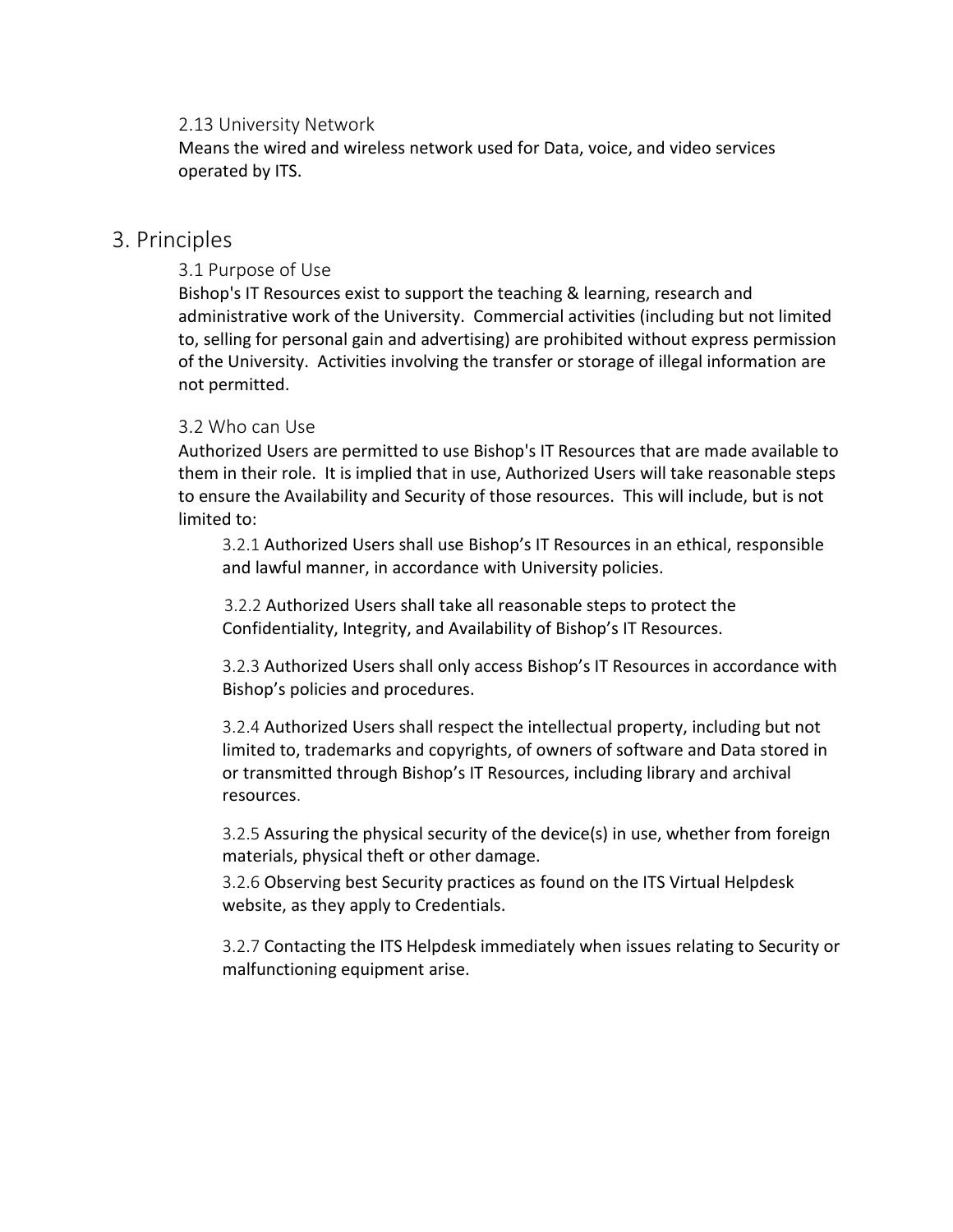## 4. Credentials

#### 4.1 Privacy

Authorized Users shall not knowingly divulge their personal Credentials to other individuals for any reason. Where it is essential that an account be shared between two or more people, clients should see ITS for the creation of a set of Credentials designed specifically for this task.

#### 4.2 University's Role in Protection

In situations where ITS believes that an Authorized User's Credentials have been compromised, ITS may change passwords and PINs of the Authorized User's account to ensure the Integrity of our systems. Attempts will be made to contact the Authorized User at that time to inform them of the issue and begin a process to restore access.

## 5. Security

#### 5.1 Authorized Users' Responsibilities

Authorized Users shall take the measures necessary to protect the Security of Bishop's IT Resources, including but not limited to:

5.1.1 Ensuring that other individuals are not watching the entering of Credentials on a device or website

5.1.2 "Locking" their computer workstation or other device(s) when leaving them unattended

5.1.3 Using their University Email Address as access credentials only for University-related matters, software and websites

5.1.4 Not using Bishop's IT Resources for any purpose that puts the University at risk of compromising Security

5.1.5 Contacting the Helpdesk immediately when there is a possibility that Credentials or Bishop's IT Resources have been compromised

#### 5.2 University's Role

The University is responsible for ensuring the effective and reliable operation of our systems and protection of our information technology resources. Therefore, the University will, in the attempt of a breach or other security compromise, monitor, audit, and log all information relating to the device(s) or Authorized User(s) in question. This may include live-monitoring of an Authorized User's activities by a System Administrator employed by the University or by a duly-appointed external partner.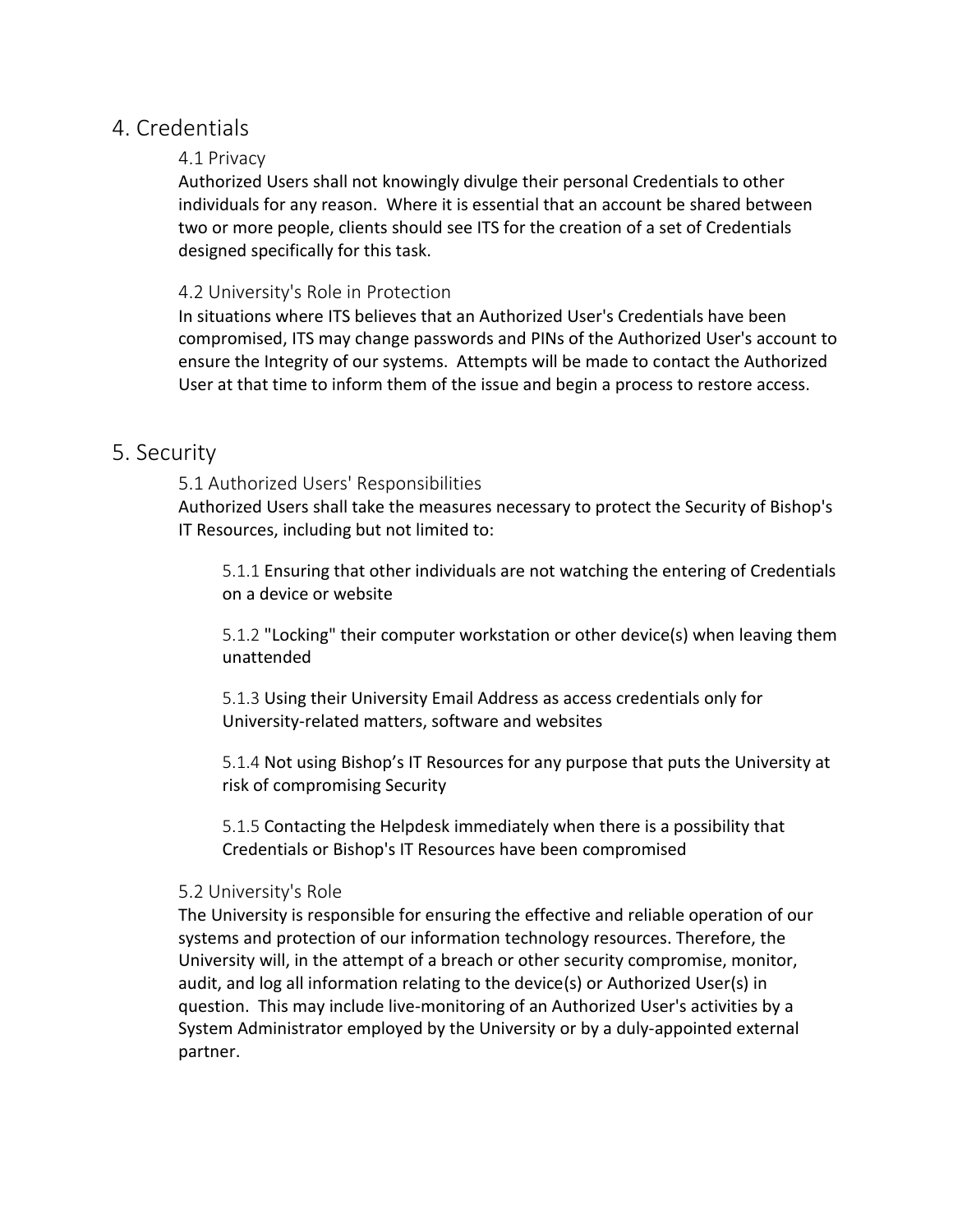## 6. Data

#### 6.1 Confidentiality of Data

Confidential Data shall only be accessed by Authorized Users or by other individuals having a legitimate need and duly delegated by an Authorized User. The Confidentiality of Data accessed shall be preserved and the Data shall be used solely for the purposes for which it was accessed.

#### 6.2 Access by Others

Notwithstanding section 6.1, access to Authorized User data may be provided to a University administrator with a legitimate interest in, and responsibility for, the matter in the following cases:

6.2.1 For continued operation of the University where the Authorized User whose Data are accessed is unavailable or no longer at Bishop's.

6.2.2 To investigate information security breaches where there exist reasonable grounds to believe that such a breach has occurred.

6.2.3 Where permitted and/or required by law.

### 6.3 Location of Data

Before entrusting storage, processing or transmission of Personal Information to any vendor owned by a company or service outside Québec, an Authorized User shall consult with the Vice Principal, Finance and Administration for guidance, who will then consult with senior administrators and/or legal counsel as required.

## 7. Email

### 7.1 Account

All Authorized Users are provided with a University Email Address with which to conduct University business.

### 7.2 Authorized Users' Responsibilities

It is the responsibility of each Authorized User to ensure that their email account is maintained with enough free space to ensure they are able to continue to receive emails. The University will not be held liable for a non-received email messages.

Additionally, while the technical capability exists for users to automatically forward or redirect all of their University email to an external email account, they should assure that the e-mail receives protections similar to those of University e-mail accounts and respects standards and laws concerning privacy and retention and destruction of documents.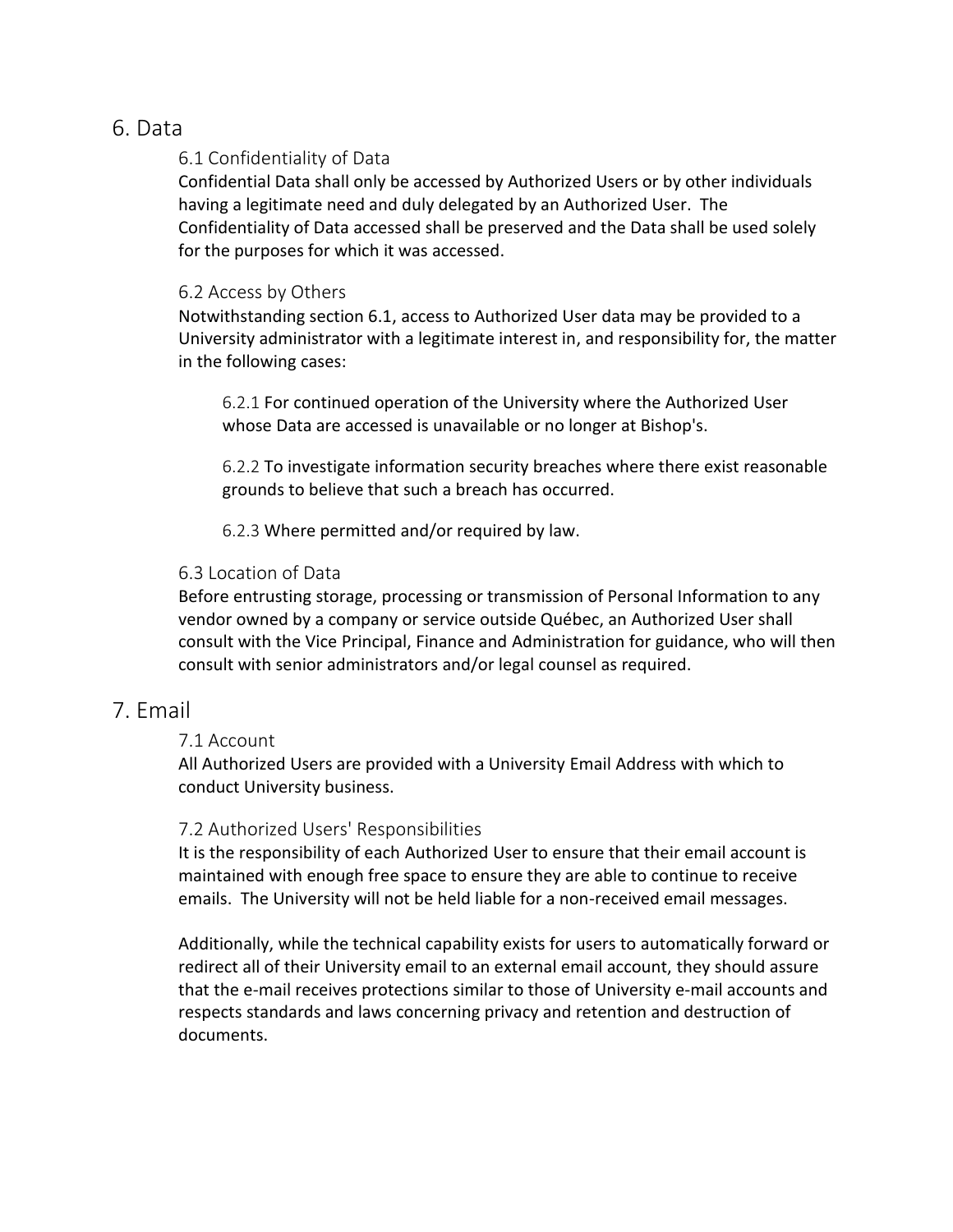#### 7.3 Personal Use

The University understands that Authorized Users may occasionally utilize their University Email Address for personal use. Users must be aware that while they may do so, no additional protections will be available for personal email contained within the account. Should one of the provisions of this Policy allow System Administrators or others to access that account, all email in the account will be accessible.

### 8. Network

#### 8.1 Access

ITS shall not normally use technology to prevent an Authorized User of Bishop's IT Resources from accessing an external site or service, where the computer has been configured to have access to Internet.

#### 8.2 Exceptions

Notwithstanding section 8.1 the University shall moderate, filter, limit or block Internet traffic, where it exposes the University or Authorized Users to threats to Security or where it is necessary to ensure the Confidentiality, Integrity or Availability of Bishop's IT Resources.

#### 8.3 Extending the Network

Authorized Users may not use software or hardware (including switches, routers, wireless access points, internet sharing devices, VPNs and/or firewalls) to extend or augment the University Network in any way without prior authorization from ITS.

## 9. Systems Administration

#### 9.1 Role of ITS

Each Bishop's IT Resource has a duly appointed System Administrator that is responsible for maintaining the Availability and Integrity of that Resource. During the commission of normal work, Systems Administrators may monitor, log or otherwise access software or resources using hardware or software tools. Any Data obtained or witnessed during the commission of these duties shall only be used within their legitimate authority and will be treated as confidential.

### 10. Cybersecurity

#### 10.1 Training

The University will engage in periodic cybersecurity training for Authorized Users.

#### 10.2 Ongoing Dissemination

Periodically, or whenever contextually relevant, Information Technology Services may send out information regarding cybersecurity reminders, tips or warnings about current attacks, scams or other newsworthy cybersecurity events. It is expected that Authorized Users will read and apply an appropriate amount of attention to the information provided.